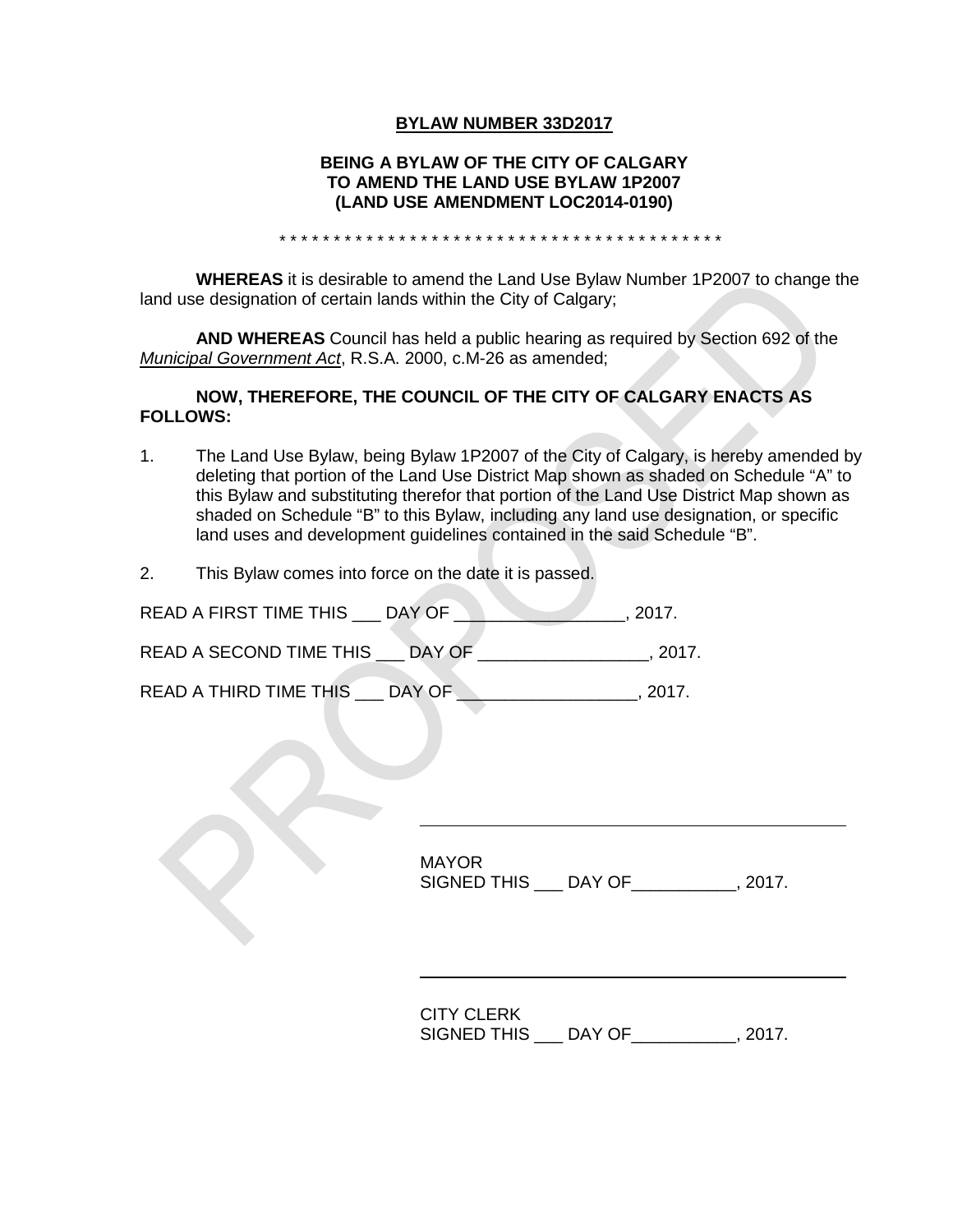# **SCHEDULE A**

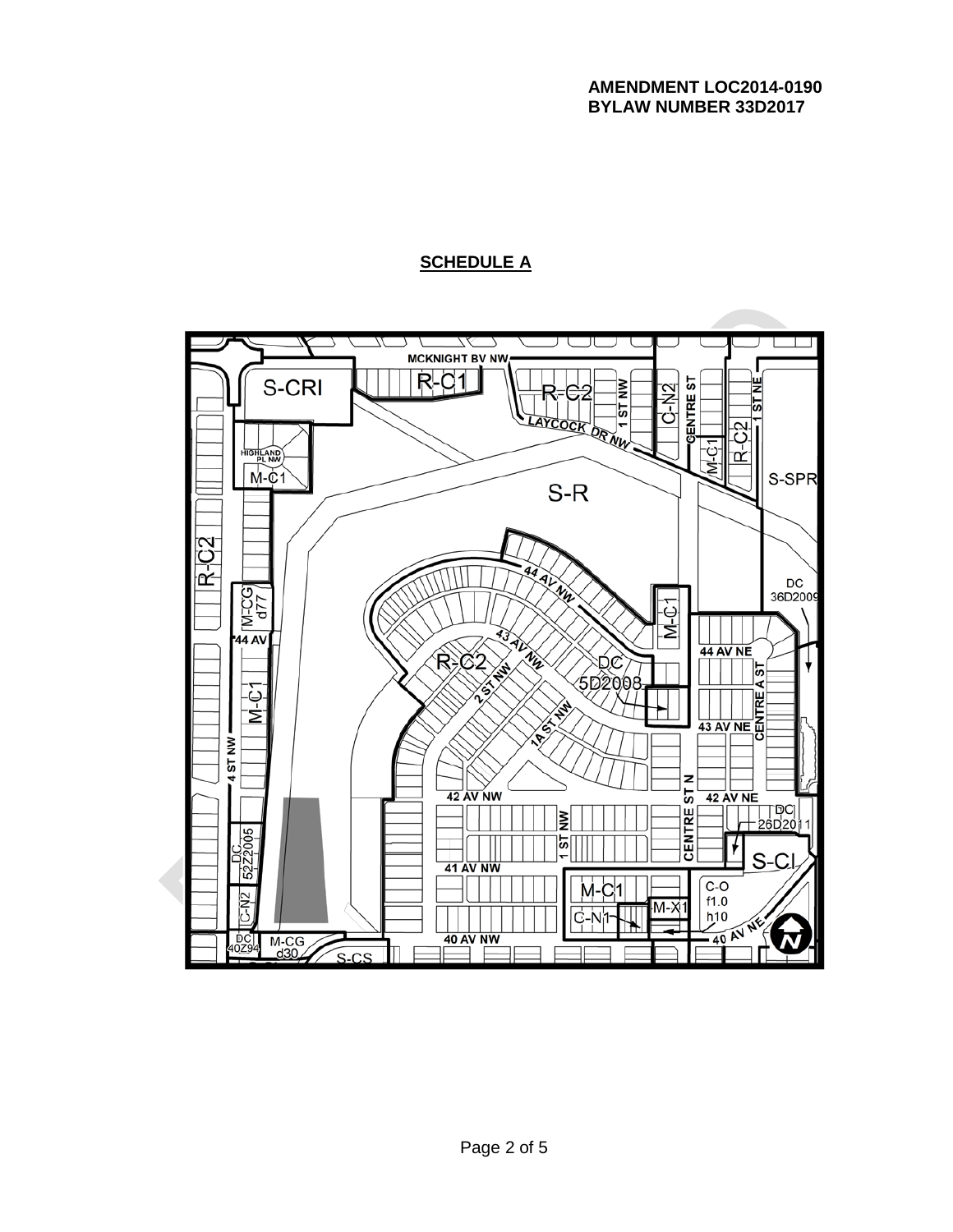## **AMENDMENT LOC2014-0190 BYLAW NUMBER 33D2017**

# **SCHEDULE B**

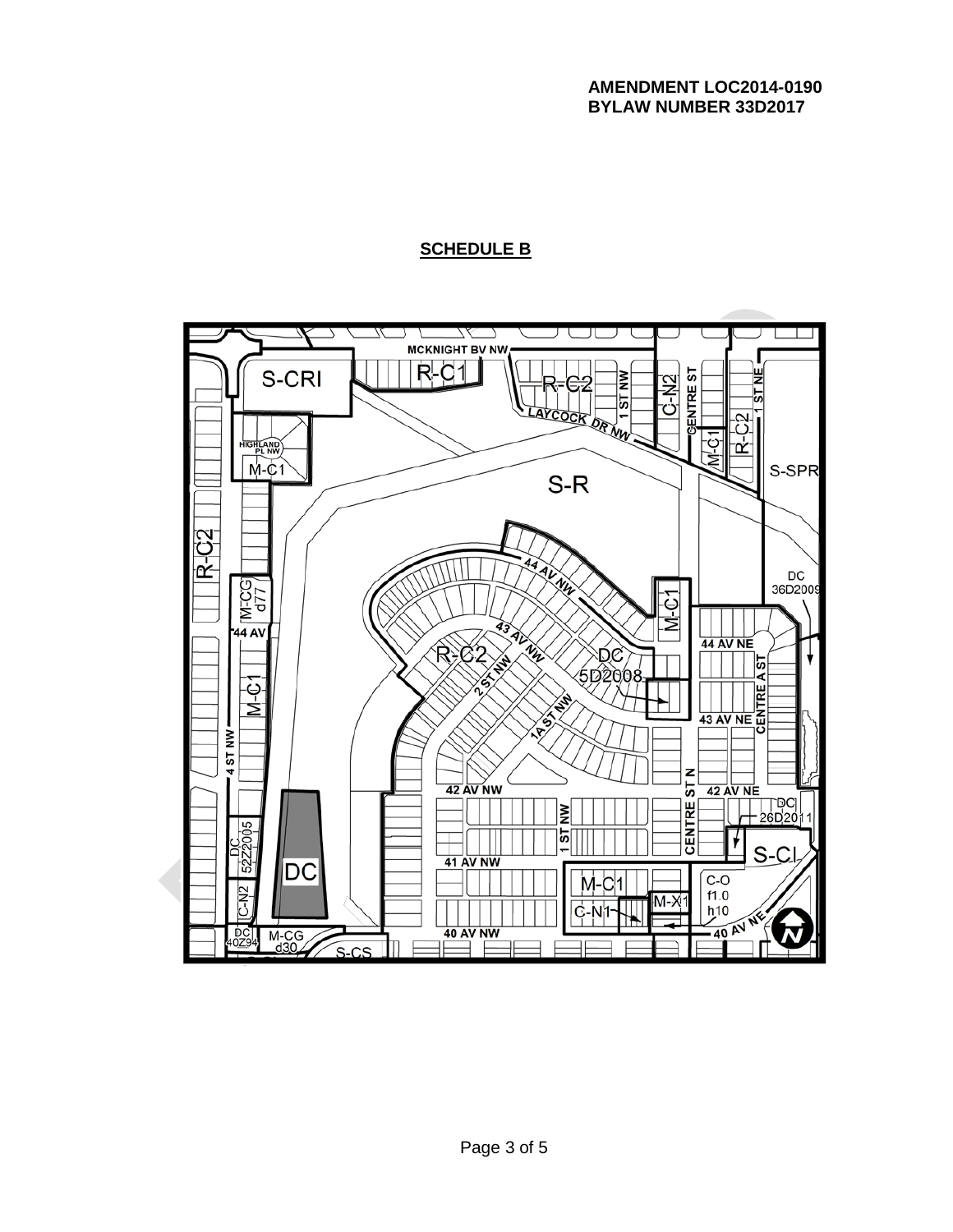# **AMENDMENT LOC2014-0190 BYLAW NUMBER 33D2017**

# **DC DIRECT CONTROL DISTRICT**

### **Purpose**

**1** This Direct Control is intended to:

- (a) prescribe a *building* form that is *street* oriented *development*; and
- (b) allow for a limited range of support commercial *uses*.

#### **Compliance with Bylaw 1P2007**

**2** Unless otherwise specified, the rules and provisions of Parts 1, 2, 3 and 4 of Bylaw 1P2007 apply to this Direct Control District.

### **Reference to Bylaw 1P2007**

**3** Within this Direct Control District, a reference to a section of Bylaw 1P2007 is deemed to be a reference to the section as amended from time to time.

# **Permitted Uses**

**4** The *permitted uses* of the Multi-Residential – High Density Medium Rise (M-H2) District of Bylaw 1P2007 are the *permitted uses* in this Direct Control District.

### **Discretionary Uses**

- **5** The *discretionary uses* of the Multi-Residential High Density Medium Rise (M-H2) District of Bylaw 1P2007 are the *discretionary uses* in this Direct Control District with the addition of:
	- (a) **Accessory Food Service**;
	- (b) **Artist's Studio**;
	- (c) **Instructional Facility**;
	- (d) **Pet Care Service**; and
	- (e) **Social Organization**.

# **Bylaw 1P2007 Rules**

**6** Unless otherwise specified, the rules of the Multi-Residential – High Density Medium Rise (M-H2) District of Bylaw 1P2007 apply in this Direct Control District.

#### **Density**

- **7 (1)** The minimum *density* for *parcels* is 90.0 *units* per hectare.
	- **(2)** There is no maximum *density*.